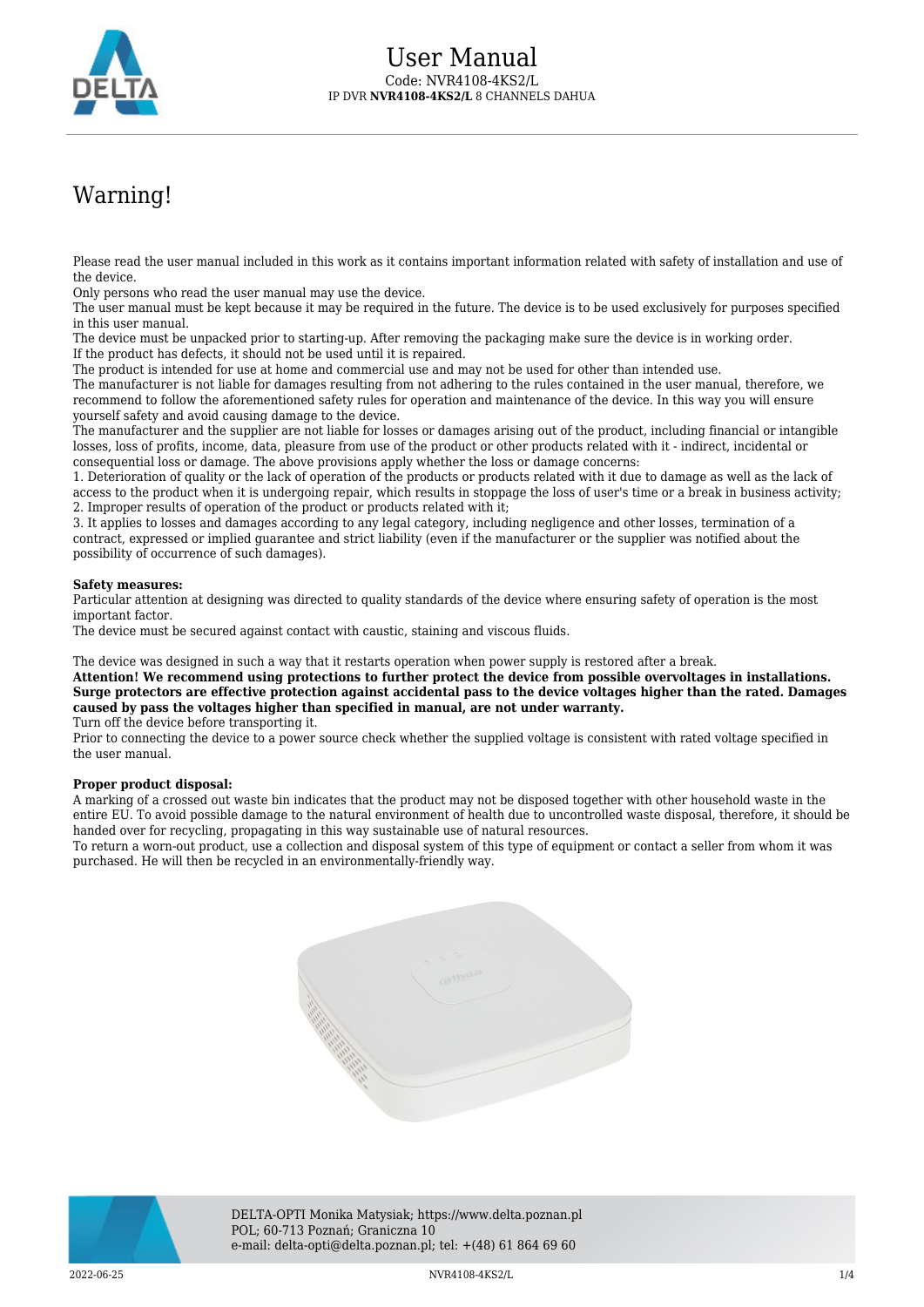

## User Manual Code: NVR4108-4KS2/L IP DVR **NVR4108-4KS2/L** 8 CHANNELS DAHUA

| Standard:                           | TCP/IP                                                                                                                                                                                                                                 |  |
|-------------------------------------|----------------------------------------------------------------------------------------------------------------------------------------------------------------------------------------------------------------------------------------|--|
| Supported resolutions:              | max. 8.3 Mpx, 4K UHD - 3840 x 2160 px                                                                                                                                                                                                  |  |
| Video outputs:                      | 1 pcs HDMI 4K<br>1 pcs VGA                                                                                                                                                                                                             |  |
| Audio support:                      | 8 Channels - Audio from cameras                                                                                                                                                                                                        |  |
| Audio inputs:                       | 1 pcs CINCH                                                                                                                                                                                                                            |  |
| Audio outputs:                      | 1 pcs CINCH                                                                                                                                                                                                                            |  |
| Image compression method:           | Smart H.265 / H.265 / Smart H.264 / H.264 / MJPEG                                                                                                                                                                                      |  |
| Supported hard drives:              | 1 x 10 TB SATA III                                                                                                                                                                                                                     |  |
| Recording modes:                    | Manual, Motion Detection, Schedule                                                                                                                                                                                                     |  |
| Network protocols:                  | HTTP, HTTPS, TCP/IP, IPv4/IPv6, UPnP, SNMP, RTSP, UDP, SMTP, NTP, DHCP,<br>DNS, IP Filter, DDNS, FTP, Alarm Server, IP Search, P2P, Auto Register, ONVIF                                                                               |  |
| External storage devices backup:    | Backup to USB drive (pendrive, external drive)                                                                                                                                                                                         |  |
| Searching and playback the records: | Records searching: by time and events type. Records playback: forward, backward,<br>fast, slow<br>"Frame by Frame" playback function                                                                                                   |  |
| Bitrate:                            | 80 Mbps (total)                                                                                                                                                                                                                        |  |
| Network functions:                  | Full support via network, Remote records copying, Web Server built-in                                                                                                                                                                  |  |
| Mobile phones support:              | Port no.: 37777 or access by a cloud (P2P)<br>• Android: Free application DMSS<br>• iOS (iPhone): Free application <b>DMSS</b><br>See how to configure the P2P function in Dahua recorders and how to enable the<br>mobile application |  |
| Default admin user / password:      | $admin / -$<br>The administrator password should be set at the first start                                                                                                                                                             |  |
| Default IP address:                 | 192.168.1.108                                                                                                                                                                                                                          |  |
| Web browser access ports:           | 80, 37777                                                                                                                                                                                                                              |  |
| PC client access ports:             | 37777                                                                                                                                                                                                                                  |  |
| Mobile client access ports:         | 37777                                                                                                                                                                                                                                  |  |
| RTSP URL:                           | rtsp://admin:hasło@192.168.1.108:554/cam/realmonitor?channel=1&subtype=0 -<br>Main stream<br>rtsp://admin:haslo $@192.168.1.108.554/cam/realmonitor?channel=1$ &subtype=1 - Sub<br>stream                                              |  |
| Alarm inputs / outputs:             |                                                                                                                                                                                                                                        |  |
| PTZ control:                        | IP Speed Dome Cameras                                                                                                                                                                                                                  |  |
| Motion Detection:                   | ✓                                                                                                                                                                                                                                      |  |
| USB:                                | 2 pcs USB 2.0                                                                                                                                                                                                                          |  |
| Intelligent Image Analysis:         | ✓                                                                                                                                                                                                                                      |  |



2022-06-25 NVR4108-4KS2/L 2/4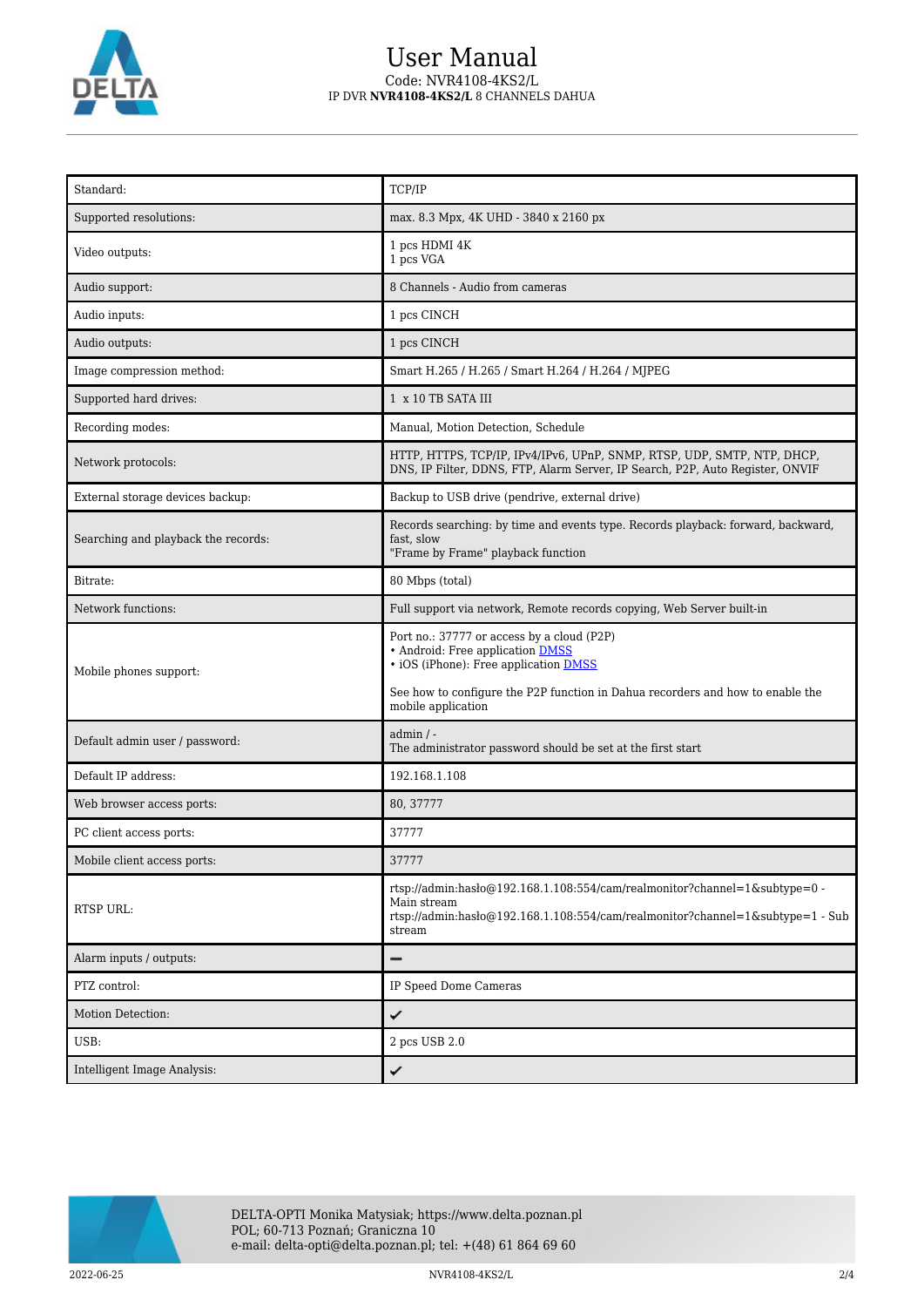

### User Manual Code: NVR4108-4KS2/L IP DVR **NVR4108-4KS2/L** 8 CHANNELS DAHUA

| Main features:                   | Functions are realized in cooperation of the recorder with cameras that support these<br>functions<br>• Advanced peripheral protection functions: intrusion, crossing line with separate<br>rules for vehicles and pedestrians,<br>• classification of people and vehicles,<br>• Face recognition and analysis in real time (up to 8 photos per second) :<br>- Face analysis: determination of sex, age and characteristic elements of<br>appearance (glasses, facial hair, mask)<br>- Real-time search of people on the basis of given side information in the range<br>corresponding to features recognized by artificial intelligence of the device<br>• SMD PLUS - searching for an object classified as: human, motor vehicle, non-motor<br>vehicle |  |
|----------------------------------|----------------------------------------------------------------------------------------------------------------------------------------------------------------------------------------------------------------------------------------------------------------------------------------------------------------------------------------------------------------------------------------------------------------------------------------------------------------------------------------------------------------------------------------------------------------------------------------------------------------------------------------------------------------------------------------------------------------------------------------------------------|--|
| Mouse support:                   | ✓                                                                                                                                                                                                                                                                                                                                                                                                                                                                                                                                                                                                                                                                                                                                                        |  |
| IR remote controller in the set: |                                                                                                                                                                                                                                                                                                                                                                                                                                                                                                                                                                                                                                                                                                                                                          |  |
| Power supply:                    | 12 V DC / 2 A (power adapter included)                                                                                                                                                                                                                                                                                                                                                                                                                                                                                                                                                                                                                                                                                                                   |  |
| Weight:                          | $0.45$ kg                                                                                                                                                                                                                                                                                                                                                                                                                                                                                                                                                                                                                                                                                                                                                |  |
| Dimensions:                      | $206 \times 205 \times 48$ mm                                                                                                                                                                                                                                                                                                                                                                                                                                                                                                                                                                                                                                                                                                                            |  |
| Supported languages:             | Polish, English                                                                                                                                                                                                                                                                                                                                                                                                                                                                                                                                                                                                                                                                                                                                          |  |
| Manufacturer / Brand:            | <b>DAHUA</b>                                                                                                                                                                                                                                                                                                                                                                                                                                                                                                                                                                                                                                                                                                                                             |  |
| Guarantee:                       | 3 years                                                                                                                                                                                                                                                                                                                                                                                                                                                                                                                                                                                                                                                                                                                                                  |  |

Front panel:



Rear panel:



2022-06-25 NVR4108-4KS2/L